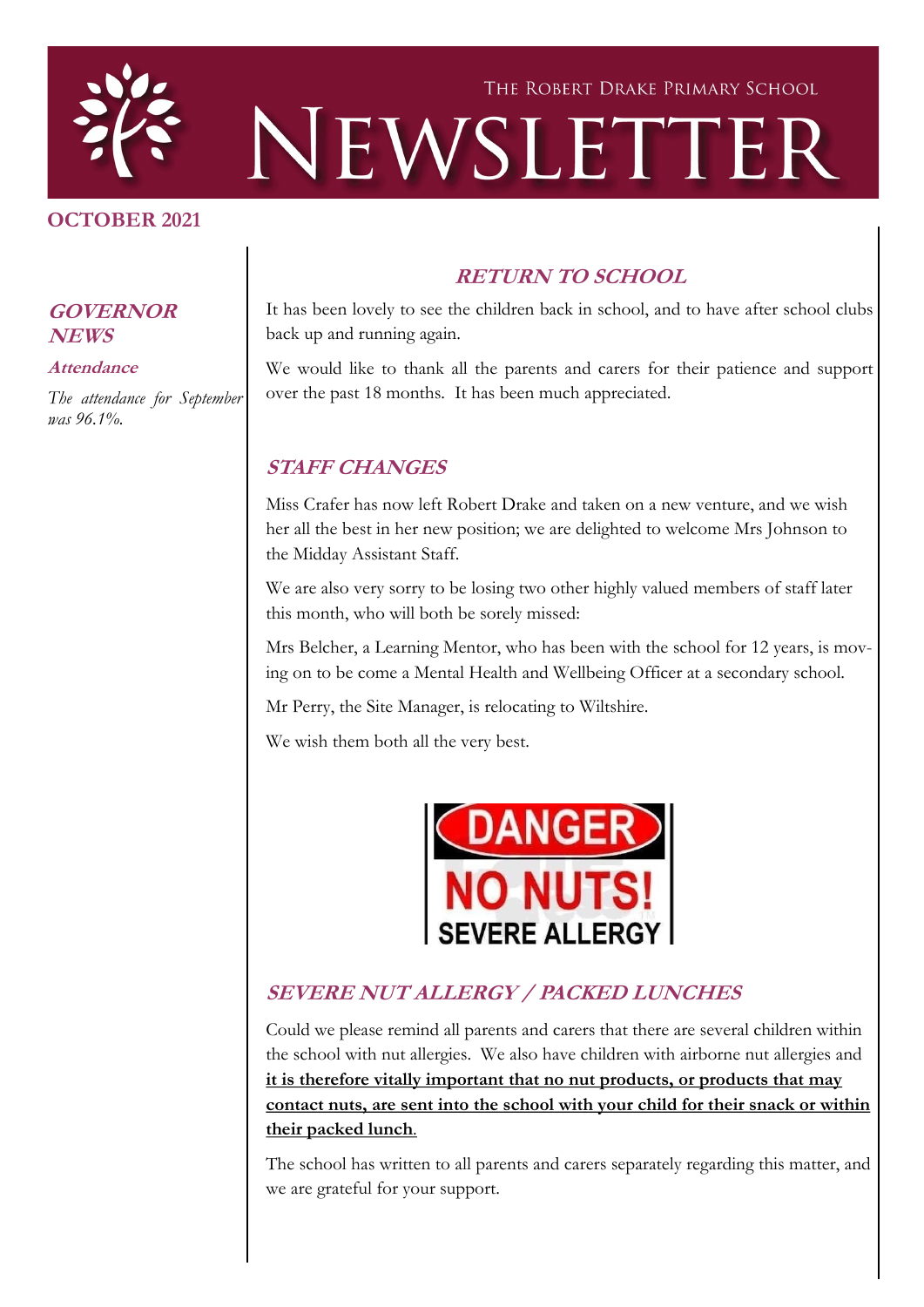#### **SCHOOL DEVELOPMENT PLAN 2021-22**

The three school development priorities for 2021-22 are:

Priority 1 Developing Reading—to improve reading skills across the school

Priority 2 Disadvantaged Strategy Action Plan—to raise achievement and improve outcomes for identified pupils

Priority 3 Development of Lunchtimes—to develop lunchtime organisation to improve pupil play, behaviour and staff organisation

### **HEAD PUPILS / SPORTS CAPTAINS**

We are delighted to announce that the following pupils, following a vote by the children, have been elected as Head Pupils:

Heads: Isabelle and Kyle

Deputies: Amber and Abhinav

The following Sports Captains were voted for by school staff:

Heads: Lydia and Joseph

Deputies: Isabelle and Dougie

Well done to all the children.

#### **PAST PUPIL NEWS**

We are delighted to advise that George Atkins, a former pupil, recently competed in the Under 16 British Gymnastics and won Gold all round. He also won Gold on rings, parallel bars, high bar and pommel, and Bronze on floor.

George then achieved further international success in the Wohnen Junior Trophy in Germany winning Team Gold, and then another seven individual Gold medals including all round individual.

Well done George, a fantastic achievement.

# **CONTACT DETAILS—TO BE KEPT UPDATED**

In the event that your contact details change, you must ensure that you complete a new contact detail form and send it in to the Main Office. Please call or e-mail the school office if you need a copy of the form to complete.

### **SCHOOL UNIFORM**

Please could all parents / carers ensure that all children come to school wearing the correct uniform, and on PE days their PE uniform. If the weather is cold, we would suggest that the indoor PE uniform is worn under the outside PE uniform.

Please can parents/carers ensure that all clothing is marked with your child's name.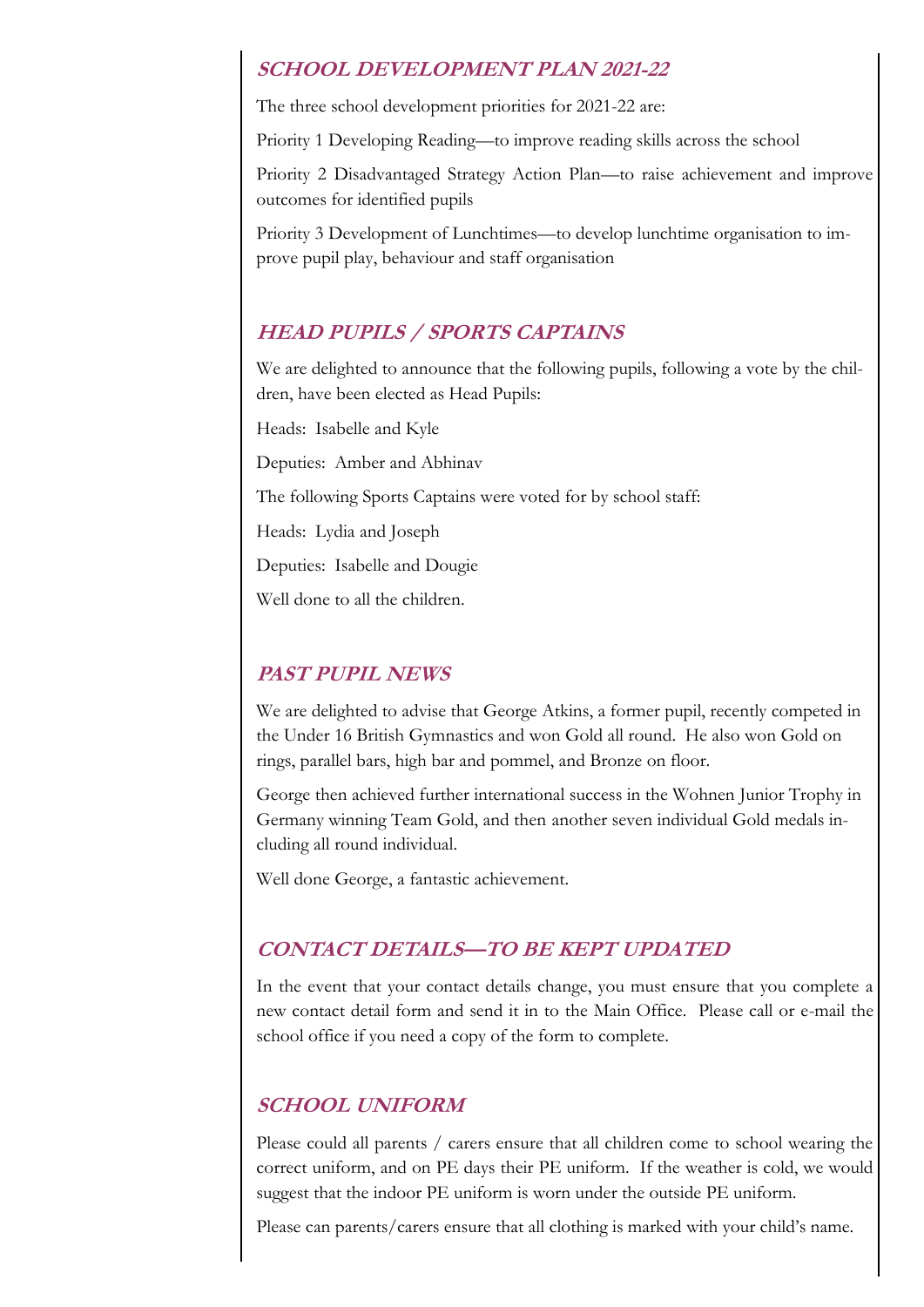### **ATTENDANCE AND PUNCTUALITY**

We would like to thank all of those parents and carers who ensure that their child comes to school regularly and on time. This is something which is essential in making sure children receive the best education possible. Punctuality is key to education, and many hours of teaching are lost though lateness.

Please note that all children should be in school by 8.50 am when the gates close. Any children arriving after this time will receive a late mark. Parents /carers arriving after 8.50 am will need to use the intercom to call the Office.

#### **DROPPING ITEMS OFF AT SCHOOL AFTER GATES CLOSE**

Please note that it is very disruptive and time consuming for staff for forgotten items to be dropped off at school after the gates have closed. It is therefore not possible to drop off any forgotten items during the school day.

Could you therefore please ensure that your child brings to school any items that will be required for their school day, ie, glasses, coat, book bag, lunch, water bottle. Water will be supplied to children that forget their water bottle and a school dinner can be ordered for those that forget their packed lunch.

# **DISADVANTAGED PUPIL FUNDING/ FREE SCHOOL MEALS**

The Pupil Premium Funding is allocated to children from low-income families who are currently known to be eligible for free school meals and children who have been looked after continuously for more than six months.

You may register your child for Free School Meals if you receive a range of benefits such as Income Support, Income-based Jobseeker's Allowance, Income-related Employment and Support Allowance and Child Tax Credit (provided your annual income does not exceed  $f(16,190)$ .

If you think you may be eligible, registering is quick and easy.

**If your child is in Year 2 or below**, please call the School Office and we will send you through a form to complete.

**If your child is in Years 3—6**, Essex County Council has an online application form on their website: **https://www.essex.gov.uk/free-school-meals.**

If you meet the eligibility criteria, registering for Free School Meals will bring more money to the school which will benefit your child. Our Pupil Premium Funding is also used to provide support for pupils in a number of ways. As well as enabling your child to have the option of a free, healthy meal at lunchtime, other benefits may also be available for registered children, such as help with the cost of school trips. Further details are available on the school website.

Please be assured that registering for Free School Meals is completely confidential and your child's peers need not know they have applied. Please contact the school office if you have any questions or require help with your application.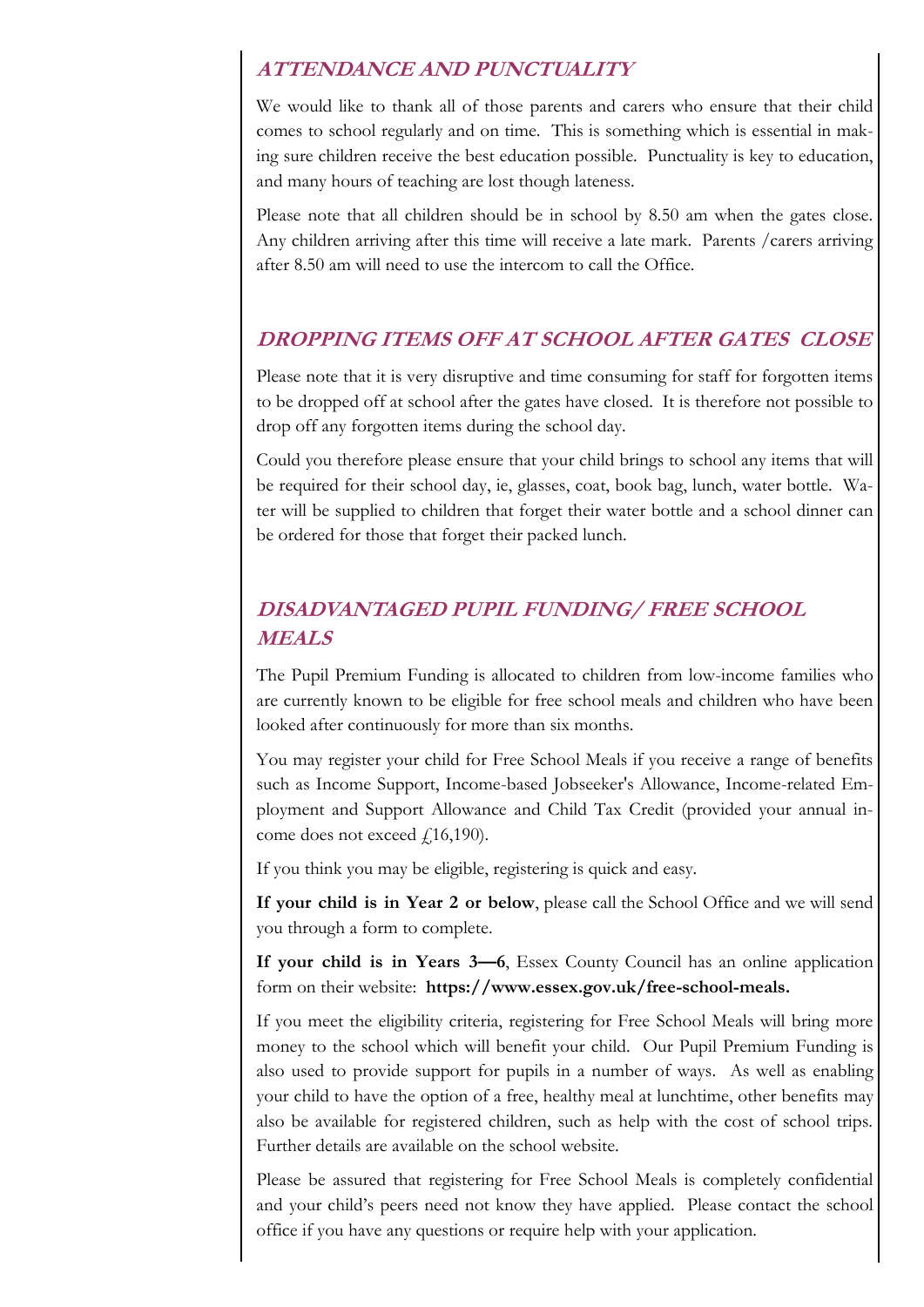# **PARENTAL OUERIES-COMMUNICATION WITH TEACH-ERS**

We would like to remind you that any parental queries should be referred, in the first instance, to your child's class teacher. If these remain unresolved, please make an appointment to see Mrs Rawling if your child is in Years 3 to 6, or Miss Fowler / Mrs Jackson if your child is in Early Years, Year 1 or Year 2.

Any communication for your child's class teacher should be sent in in an envelope and marked with the name of your child's teacher.

#### **NEW INTAKE - SEPTEMBER 2022**

The school has available some dates in November for parental / carer tours around the school for pupils that are due to start school in September 2022. Please contact the School Office for further details.

#### **SECONDARY SCHOOL APPLICATIONS**

If your child is in Year 6, then you will need to apply for a place at secondary school Essex County Council opened their on line process on 10 September . You will need to apply for the place by the closing date of **31 October 2021.**

Full details of the application process can be found on Essex' website on the following ljnk: https://www.essex.gov.uk/apply-for-a-secondary-school-place.

Parents and carers will be notified of their child's school offers on 1 March 2022.

### **SCHOOL COUNCIL**

At the beginning of the term two new school councillors were elected from each class in the school. The meetings take place each month, and at their first meeting last month they discussed what they had learned during friendship week and shared ideas that could be used across the school.

The councillors expressed an interest in making the outside area of our school greener by planting trees. This item will be discussed further in the next meeting.

# **PARKING / DROPPING OFF**

Could we please remind all parents and carers to park responsibly and to ensure that they drop their children off with care. We have had reports of parking irresponsibly and blocking access to houses and businesses. We have also had reports of cars stopping in the road and dropping their children off so that they then need to walk on the road to the pavement.

The safety of everyone is paramount to the school; please park only where it is safe and legal to do so.